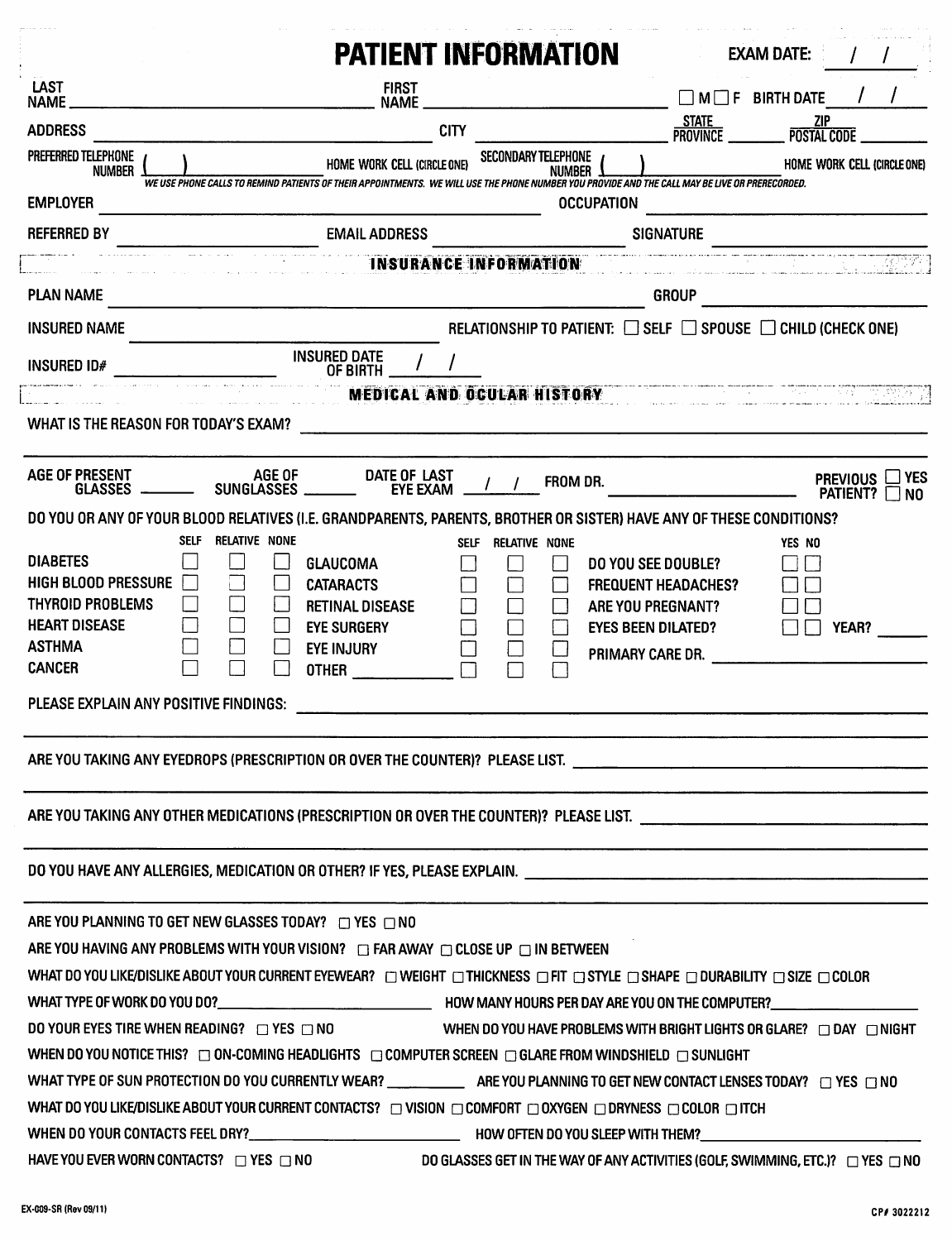## Receipt of Notice of Privacy and Consent Form Apple of My Eye Optometry 6160 Arlington Ave Cl, Riverside, CA 92504 (951)977-8635 info@AppieOfMvEveOptometrv.com

Patient Name:

In the course of providing service to you, we create, receive and store health information that identifies you. It is often necessary to use and disclose this health information in order to treat you, to obtain payment for our services and conduct health care operations involving our office.

The Notice of Privacy Practices you have been given describes these uses and disclosure in detail. You are free to refer to this notice any time before you sign this form. As described in our Notice of Privacy Practices, the use and disclosure of your health information for treatment purposes not only includes care and service provided here, but also disclosures of your health information as may be necessary or appropriate for you to receive follow-up care from another health professional. Similarly, the use and disclosure of your health information for purposes of payment includes (1) our submission of your health information to a billing agent or vendor for processing claims or obtaining payment; (2) our submission of claims to third-party payers or insurers for claims review, determination of benefits and payment; (3) our submission of your health information to auditors hired by third-party payers and insurers; and (4) other aspects of payment described in our Notice of Privacy Practices. Our Notice of Privacy Practices will be updated whenever our privacy practice changes. You can get an updated copy here at the office.

When you sign this consent document, you signify that you agree that we can and will use and disclose you information to treat you, to obtain payment for our services and to perform healthcare operations. You also signify that you have received a copy of our Notice of Privacy Practices. You have the right to ask us to restrict the uses or disclosures made for purpose of treatment, payment or healthcare operations, bus as described in our Notice of Privacy Practices, we are not obliged to agree to these suggested restrictions. If we do agree, however, the restrictions are binding on us. Our Notice of Privacy Practices describes how to ask for a restriction.

I have read this document and understand it. I consent to the use and disclosure of my health information for purposes of treatment, payment and healthcare operations. I acknowledge that i have received the Notice of Privacy Practices from Apple of My Eye Optometry.

Signature Date Date Date

If signing as a personal representative of the patient, describe the relationship to the patient and the source of authority to sign this form:

Relationship to Patient **Print Name** 

Language Preference: English, Spanish, other (please list); If patient is limited in English proficiency, would patient like Language assistance? YES NO